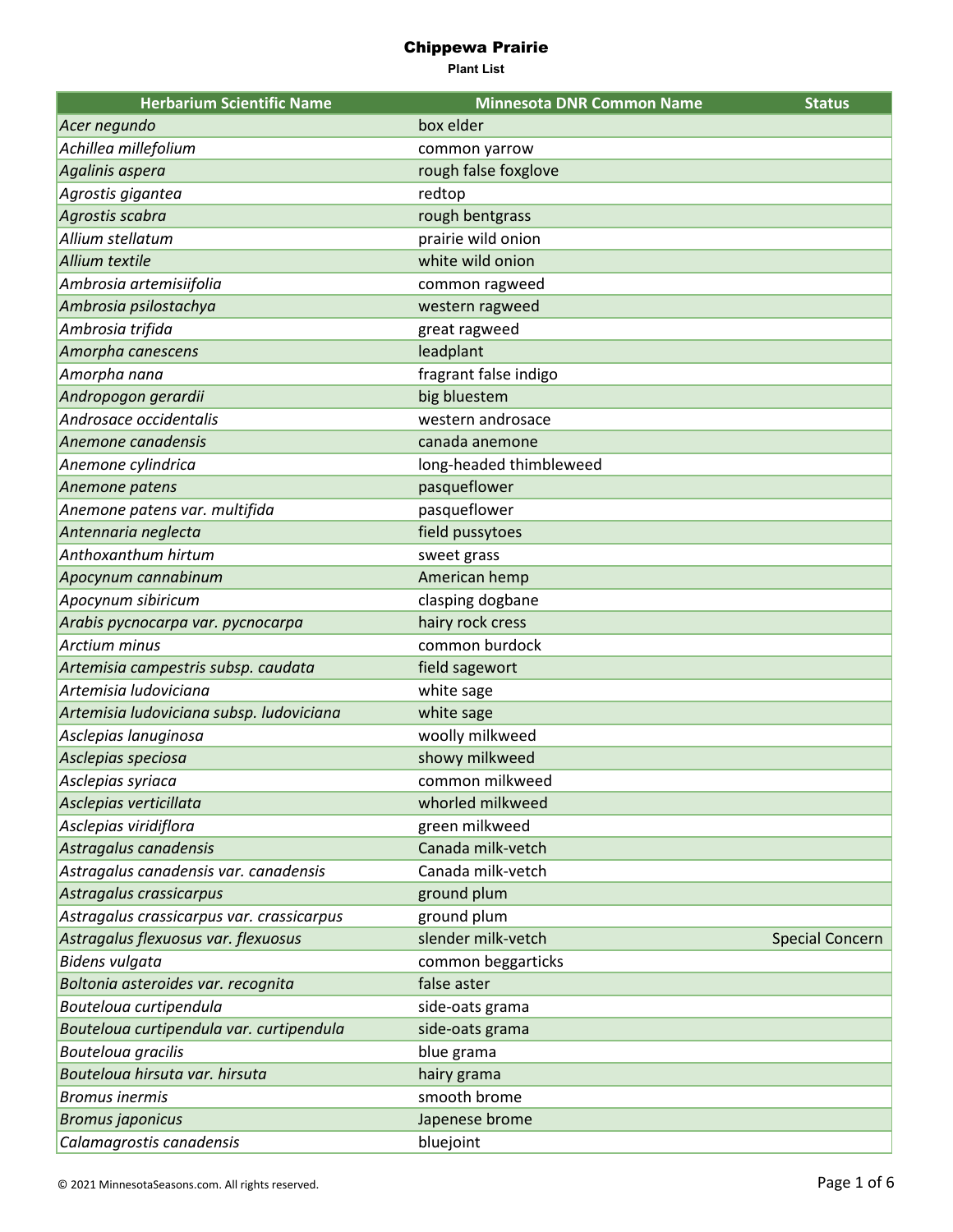| <b>Herbarium Scientific Name</b>                | <b>Minnesota DNR Common Name</b> | <b>Status</b> |
|-------------------------------------------------|----------------------------------|---------------|
| Calamovilfa longifolia var. longifolia          | prairie sandreed                 |               |
| Calylophus serrulatus                           | toothed evening primrose         |               |
| Calystegia macounii                             | Macoun's false bindweed          |               |
| Cannabis sativa                                 | marijuana                        |               |
| Capsella bursa-pastoris                         | shepherd's-purse                 |               |
| Carex bicknellii                                | Bicknell's sedge                 |               |
| Carex brevior                                   | short sedge                      |               |
| Carex inops subsp. heliophila                   | sun-loving sedge                 |               |
| Carex pellita                                   | woolly sedge                     |               |
| Cenchrus longispinus                            | sandbur                          |               |
| Chenopodium album                               | white lamb's quarters            |               |
| Chenopodium sp.                                 | goosefoot                        |               |
| Cirsium arvense                                 | Canada thistle                   |               |
| Cirsium flodmanii                               | Flodman's thistle                |               |
| Convolvulus arvensis                            | field bindweed                   |               |
| Conyza canadensis                               | horseweed                        |               |
| Cuscuta glomerata                               | aster dodder                     |               |
| Cuscuta gronovii var. gronovii                  | swamp dodder                     |               |
| Cyperus schweinitzii                            | Schweinitz's nut sedge           |               |
| Dalea candida                                   | white prairie clover             |               |
| Dalea purpurea                                  | purple prairie clover            |               |
| Dalea purpurea var. purpurea                    | purple prairie clover            |               |
| Delphinium carolinianum var. virescens          | Carolina delphinium              |               |
| Desmodium canadense                             | Canada tick trefoil              |               |
| Dichanthelium acuminatum                        | hairy panic grass                |               |
| Dichanthelium leibergii                         | Leiberg's panic grass            |               |
| Dichanthelium oligosanthes                      | Scribner's panic grass           |               |
| Dichanthelium oligosanthes subsp. scribnerianum | Scribner's panic grass           |               |
| Dichanthelium ovale subsp. praecocius           | long-haired panic grass          |               |
| Dichanthelium wilcoxianum                       | Wilcox's panic grass             |               |
| Draba nemorosa                                  | yellow whitlow grass             |               |
| Drymocallis arguta                              | tall cinquefoil                  |               |
| Echinacea angustifolia                          | narrow-leaved purple coneflower  |               |
| Echinocystis lobata                             | wild cucumber                    |               |
| Eleocharis palustris                            | marsh spikerush                  |               |
| Ellisia nyctelea                                | ellisia                          |               |
| Elymus canadensis                               | nodding wild rye                 |               |
| Elymus repens                                   | quackgrass                       |               |
| Elymus trachycaulus                             | slender wheatgrass               |               |
| Elymus trachycaulus subsp. subsecundus          | unilateral wheatgrass            |               |
| Elymus trachycaulus subsp. trachycaulus         | slender wheatgrass               |               |
| Equisetum laevigatum                            | smooth scouring rush             |               |
| Erigeron strigosus                              | daisy fleabane                   |               |
| Erigeron strigosus var. strigosus               | daisy fleabane                   |               |
| Euphorbia esula                                 | leafy spurge                     |               |
| Euphorbia glyptosperma                          | ridge-seeded spurge              |               |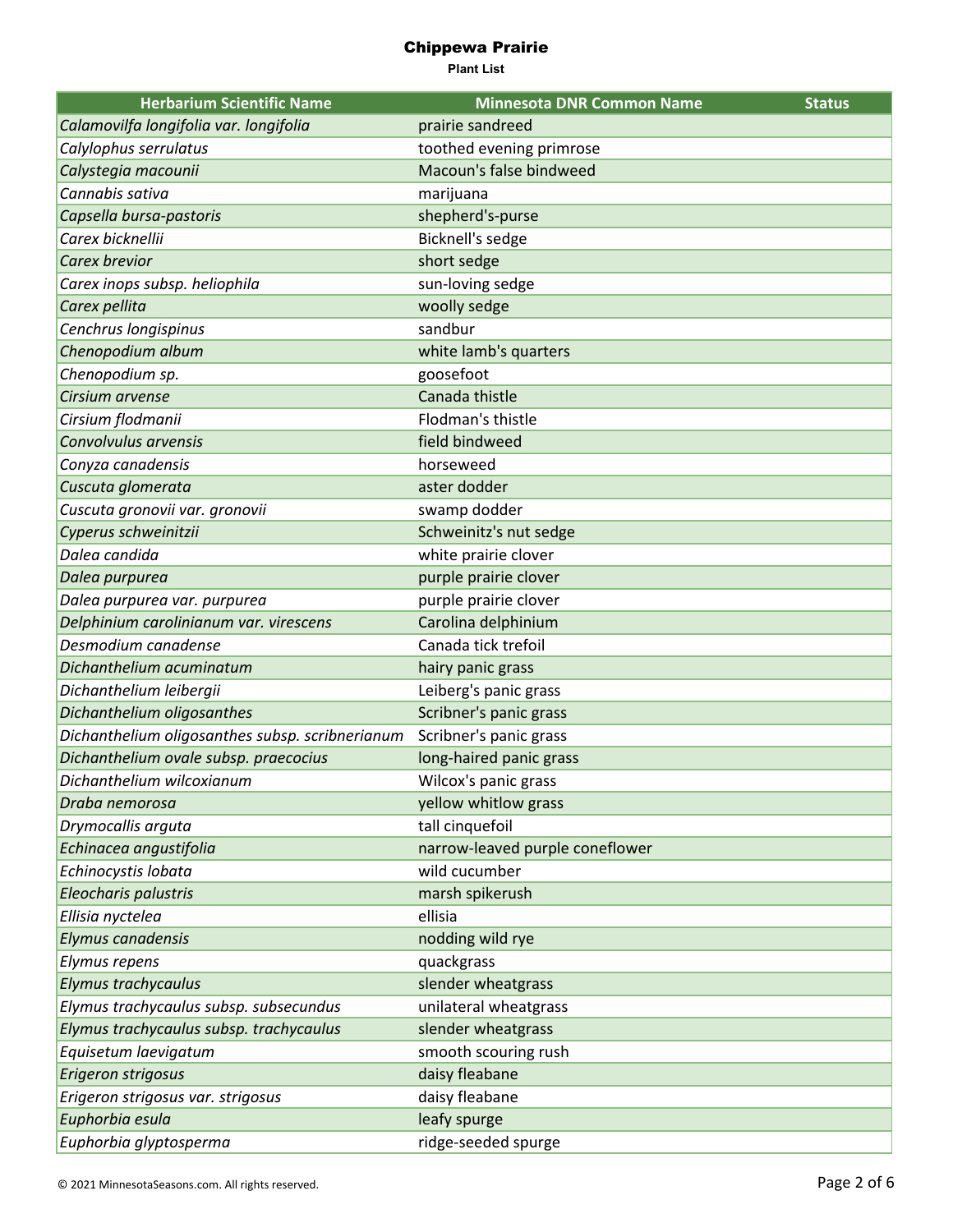| <b>Herbarium Scientific Name</b>          | <b>Minnesota DNR Common Name</b> | <b>Status</b> |
|-------------------------------------------|----------------------------------|---------------|
| Euphorbia serpyllifolia                   | thyme-leaved spurge              |               |
| Fallopia convolvulus                      | black-bindweed                   |               |
| Fallopia scandens                         | false buckwheat                  |               |
| Fragaria virginiana                       | common strawberry                |               |
| Galium aparine                            | cleavers                         |               |
| Galium boreale                            | northern bedstraw                |               |
| Galium obtusum var. obtusum               | obtuse bedstraw                  |               |
| Gaura coccinea                            | scarlet gaura                    |               |
| Gentiana puberulenta                      | downy gentian                    |               |
| Geum triflorum                            | prairie smoke                    |               |
| Geum triflorum var. triflorum             | prairie smoke                    |               |
| Glycyrrhiza lepidota                      | wild licorice                    |               |
| Grindelia squarrosa                       | curly cup gumweed                |               |
| Hedeoma hispida                           | mock pennyroyal                  |               |
| Helianthus × laetiflorus                  | bright sunflower                 |               |
| Helianthus grosseserratus                 | sawtooth sunflower               |               |
| Helianthus maximiliani                    | Maximilian's sunflower           |               |
| <b>Helianthus pauciflorus</b>             | stiff sunflower                  |               |
| Helianthus pauciflorus subsp. pauciflorus | stiff sunflower                  |               |
| Heliopsis helianthoides var. scabra       | ox-eye                           |               |
| Hesperostipa comata subsp. comata         | needle-and-thread grass          |               |
| Hesperostipa spartea                      | porcupine grass                  |               |
| Heuchera richardsonii                     | alumroot                         |               |
| Hordeum jubatum subsp. jubatum            | foxtail barley                   |               |
| Hypericum majus                           | large St. John's-wort            |               |
| Juniperus virginiana var. virginiana      | eastern red cedar                |               |
| Koeleria macrantha                        | junegrass                        |               |
| Lactuca canadensis                        | Canada wild lettuce              |               |
| Lactuca ludoviciana                       | Louisiana lettuce                |               |
| Lactuca serriola                          | prickly lettuce                  |               |
| Lappula squarrosa                         | two-row stickseed                |               |
| Lepidium densiflorum                      | green-flowered peppergrass       |               |
| Liatris aspera                            | rough blazing star               |               |
| Liatris punctata var. punctata            | dotted blazing star              |               |
| Lilium philadelphicum                     | wood lily                        |               |
| Linum rigidum                             | stiff-stem yellow flax           |               |
| Linum sulcatum                            | grooved yellow flax              |               |
| Lithospermum canescens                    | hoary puccoon                    |               |
| Lithospermum incisum                      | narrow-leaved puccoon            |               |
| Lobelia spicata                           | pale-spiked lobelia              |               |
| Lobelia spicata var. spicata              | rough-spiked lobelia             |               |
| Lomatium orientale                        | desert parsley                   |               |
| Lonicera morrowii                         | Morrow's honeysuckle             |               |
| Lotus purshianus                          | prairie trefoil                  |               |
| Medicago lupulina                         | black medick                     |               |
| Medicago sativa                           | alfalfa                          |               |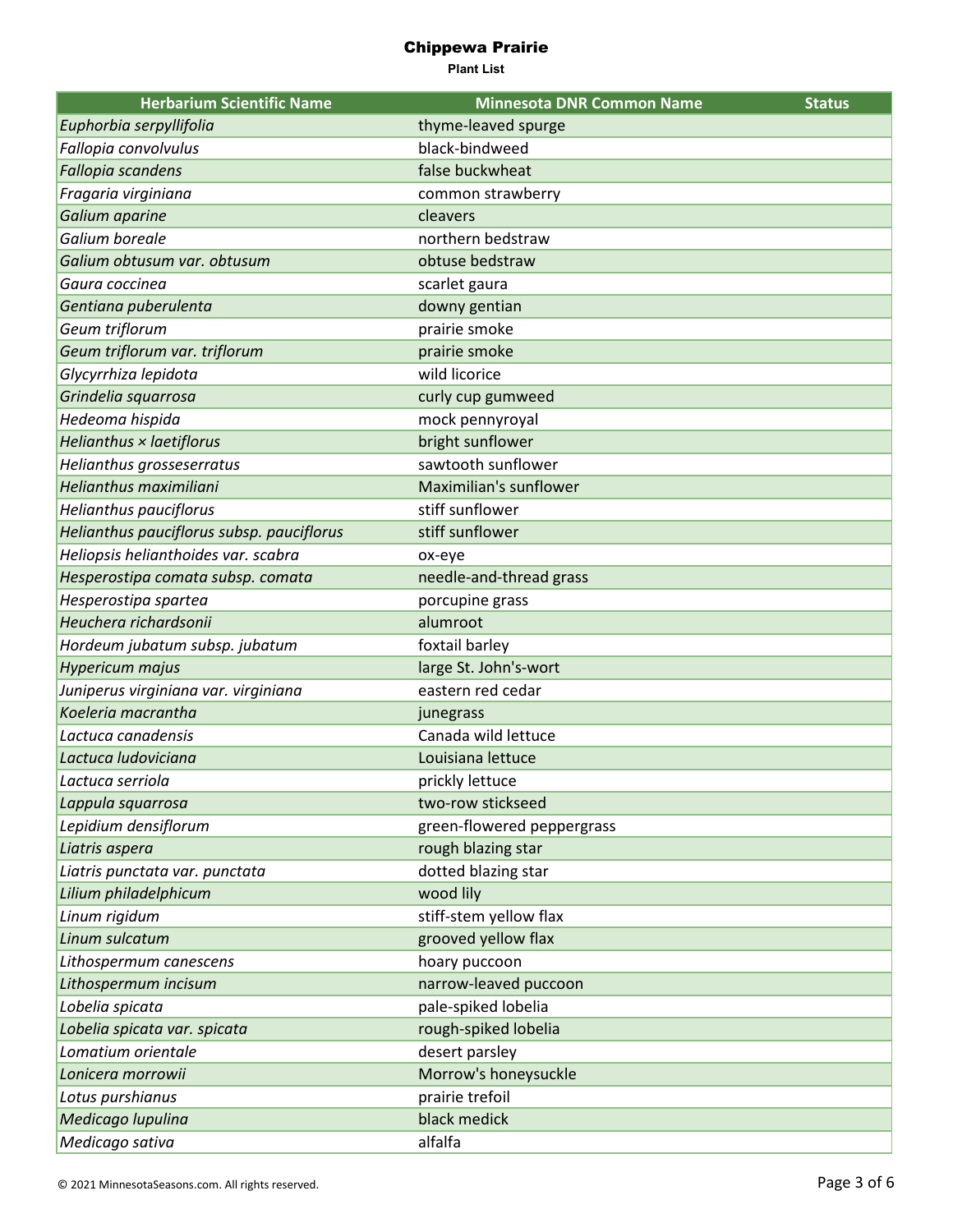| <b>Herbarium Scientific Name</b>        | <b>Minnesota DNR Common Name</b> | <b>Status</b> |
|-----------------------------------------|----------------------------------|---------------|
| Medicago sativa subsp. falcata          | alfalfa                          |               |
| Melilotus alba                          | white sweet clover               |               |
| Melilotus officinalis                   | yellow sweet clover              |               |
| Mentha arvensis var. canadensis         | common mint                      |               |
| Mirabilis albida                        | hairy four o'clock               |               |
| Mirabilis nyctaginea                    | heart-leaved four o'clock        |               |
| Monarda fistulosa                       | wild bergamot                    |               |
| Muhlenbergia cuspidata                  | Plains muhly                     |               |
| Muhlenbergia glomerata                  | clustered muhly grass            |               |
| Muhlenbergia mexicana                   | Mexican muhly grass              |               |
| Muhlenbergia racemosa                   | marsh muhly grass                |               |
| Mulgedium pulchellum                    | beautiful blue lettuce           |               |
| Myosurus minimus                        | mousetail                        |               |
| Nassella viridula                       | green needle grass               |               |
| Nepeta cataria                          | catnip                           |               |
| Nothocalais cuspidata                   | prairie false dandelion          |               |
| Oenothera biennis                       | common evening primrose          |               |
| Oenothera biennis var. biennis          | common evening primrose          |               |
| Oenothera parviflora                    | northern evening primrose        |               |
| Onosmodium bejariense var. occidentale  | false gromwell                   |               |
| Onosmodium molle                        | false gromwell                   |               |
| Onosmodium molle var. hispidissimum     | false gromwell                   |               |
| Onosmodium molle var. occidentale       | false gromwell                   |               |
| Oxalis dillenii                         | southern wood sorrel             |               |
| Oxalis violacea                         | violet wood sorrel               |               |
| Oxytropis lambertii                     | Lambert's locoweed               |               |
| Oxytropis lambertii var. lambertii      | Lambert's locoweed               |               |
| Packera plattensis                      | prairie ragwort                  |               |
| Panicum capillare subsp. capillare      | witch grass                      |               |
| Panicum virgatum                        | switchgrass                      |               |
| Parthenocissus inserta                  | woodbine                         |               |
| Pediomelum argophyllum                  | silverleaf scurfpea              |               |
| Pediomelum esculentum                   | prairie turnip                   |               |
| Penstemon albidus                       | white beard tongue               |               |
| Penstemon gracilis var. gracilis        | slender beard tongue             |               |
| Penstemon grandiflorus                  | large-flowered beard tongue      |               |
| Persicaria amphibia                     | water smartweed                  |               |
| Persicaria hydropiper                   | marsh waterpepper                |               |
| Phalaris arundinacea                    | reed canary grass                |               |
| Phleum pratense                         | timothy                          |               |
| Phleum pratense subsp. pratense         | timothy                          |               |
| Phlox pilosa var. fulgida               | prairie phlox                    |               |
| Physalis heterophylla                   | clammy ground cherry             |               |
| Physalis heterophylla var. heterophylla | clammy ground cherry             |               |
| Physalis virginiana                     | Virginia ground cherry           |               |
| Plantago rugelii var. rugelii           | Rugel's plantain                 |               |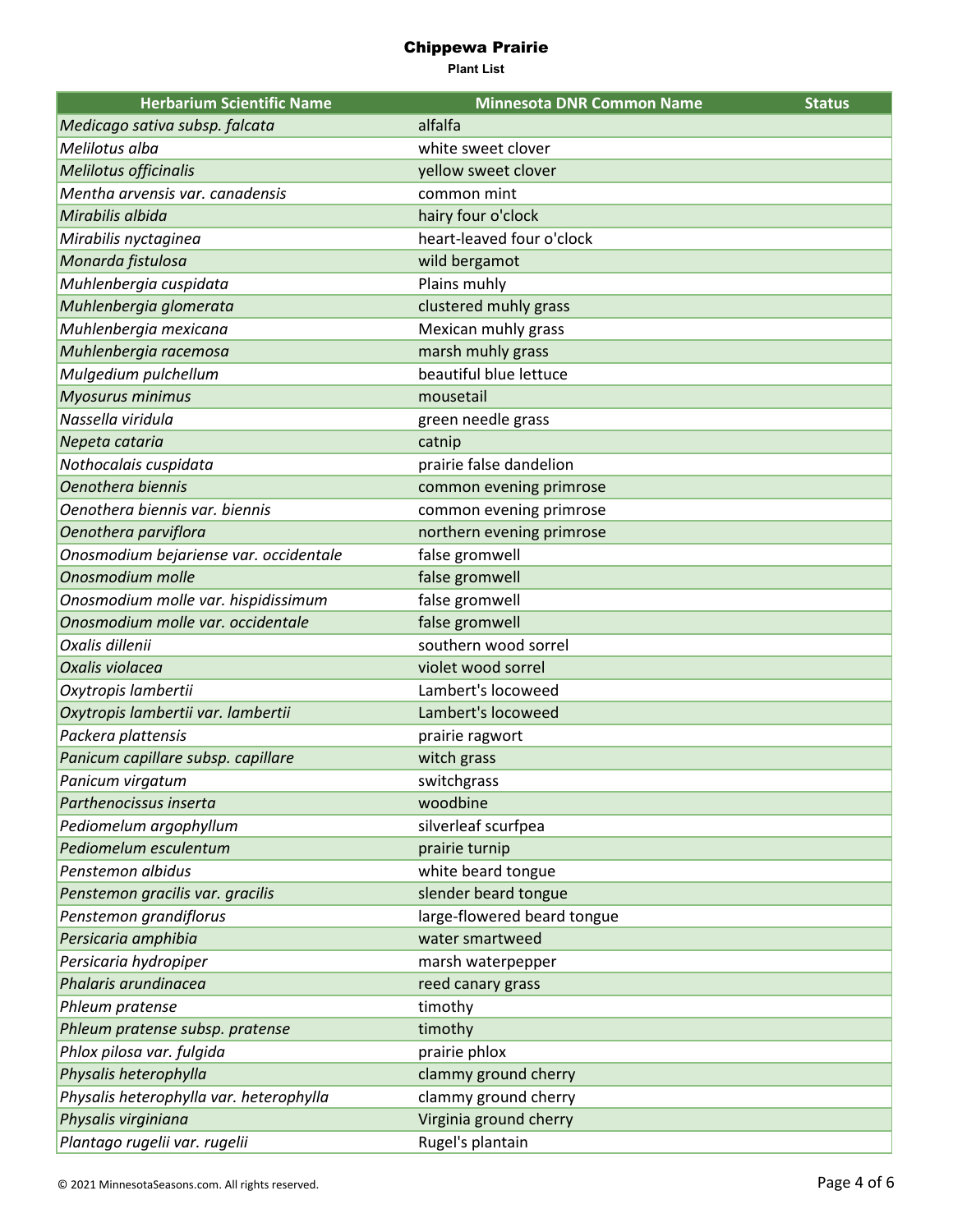| <b>Herbarium Scientific Name</b>          | <b>Minnesota DNR Common Name</b> | <b>Status</b> |
|-------------------------------------------|----------------------------------|---------------|
| Poa compressa                             | Canada bluegrass                 |               |
| Poa palustris                             | fowl bluegrass                   |               |
| Poa pratensis                             | Kentucky bluegrass               |               |
| Poa pratensis subsp. pratensis            | Kentucky bluegrass               |               |
| Polygala verticillata var. isocycla       | whorled milkwort                 |               |
| Polygonatum biflorum                      | giant Solomon's seal             |               |
| Polygonum achoreum                        | blue knotweed                    |               |
| Polygonum aviculare subsp. depressum      | common knotweed                  |               |
| Polygonum ramosissimum                    | bushy knotweed                   |               |
| Populus deltoides subsp. monilifera       | cottonwood                       |               |
| Potentilla arguta                         | tall cinquefoil                  |               |
| Potentilla norvegica                      | rough cinquefoil                 |               |
| Potentilla pensylvanica var. pensylvanica | Pennsylvania cinquefoil          |               |
| Potentilla recta                          | rough-fruited cinquefoil         |               |
| Prenanthes aspera                         | hairy rattlesnakeroot            |               |
| Prunus americana                          | wild plum                        |               |
| Prunus virginiana var. virginiana         | chokecherry                      |               |
| Pycnanthemum virginianum                  | Virginia mountain mint           |               |
| Ranunculus rhomboideus                    | early buttercup                  |               |
| Ratibida columnifera                      | prairie coneflower               |               |
| Ratibida pinnata                          | gray-headed coneflower           |               |
| Rosa arkansana                            | prairie rose                     |               |
| Rumex stenophyllus                        | narrow-leaved dock               |               |
| Rumex triangulivalvis                     | Mexican dock                     |               |
| Salix petiolaris                          | slender willow                   |               |
| Salsola collina                           | salsola tumbleweed               |               |
| Sambucus racemosa                         | red-berried elder                |               |
| Schizachyrium scoparium var. scoparium    | little bluestem                  |               |
| Scirpus pallidus                          | pale bulrush                     |               |
| Scrophularia lanceolata                   | lance-leaved figwort             |               |
| Senecio integerrimus var. integerrimus    | entire ragwort                   |               |
| Setaria pumila                            | yellow foxtail                   |               |
| Setaria pumila subsp. pumila              | yellow foxtail                   |               |
| Setaria viridis                           | green foxtail                    |               |
| Silene latifolia                          | white campion                    |               |
| Sisyrinchium campestre                    | field blue-eyed grass            |               |
| Solanum nigrum var. virginicum            | black nightshade                 |               |
| Solidago altissima subsp. gilvocanescens  | late goldenrod                   |               |
| Solidago canadensis                       | Canada goldenrod                 |               |
| Solidago canadensis var. canadensis       | Canada goldenrod                 |               |
| Solidago missouriensis                    | Missouri goldenrod               |               |
| Solidago nemoralis                        | gray goldenrod                   |               |
| Solidago nemoralis subsp. nemoralis       | gray goldenrod                   |               |
| Solidago rigida                           | stiff goldenrod                  |               |
| Solidago rigida subsp. humilis            | stiff goldenrod                  |               |
| Solidago rigida subsp. rigida             | stiff goldenrod                  |               |